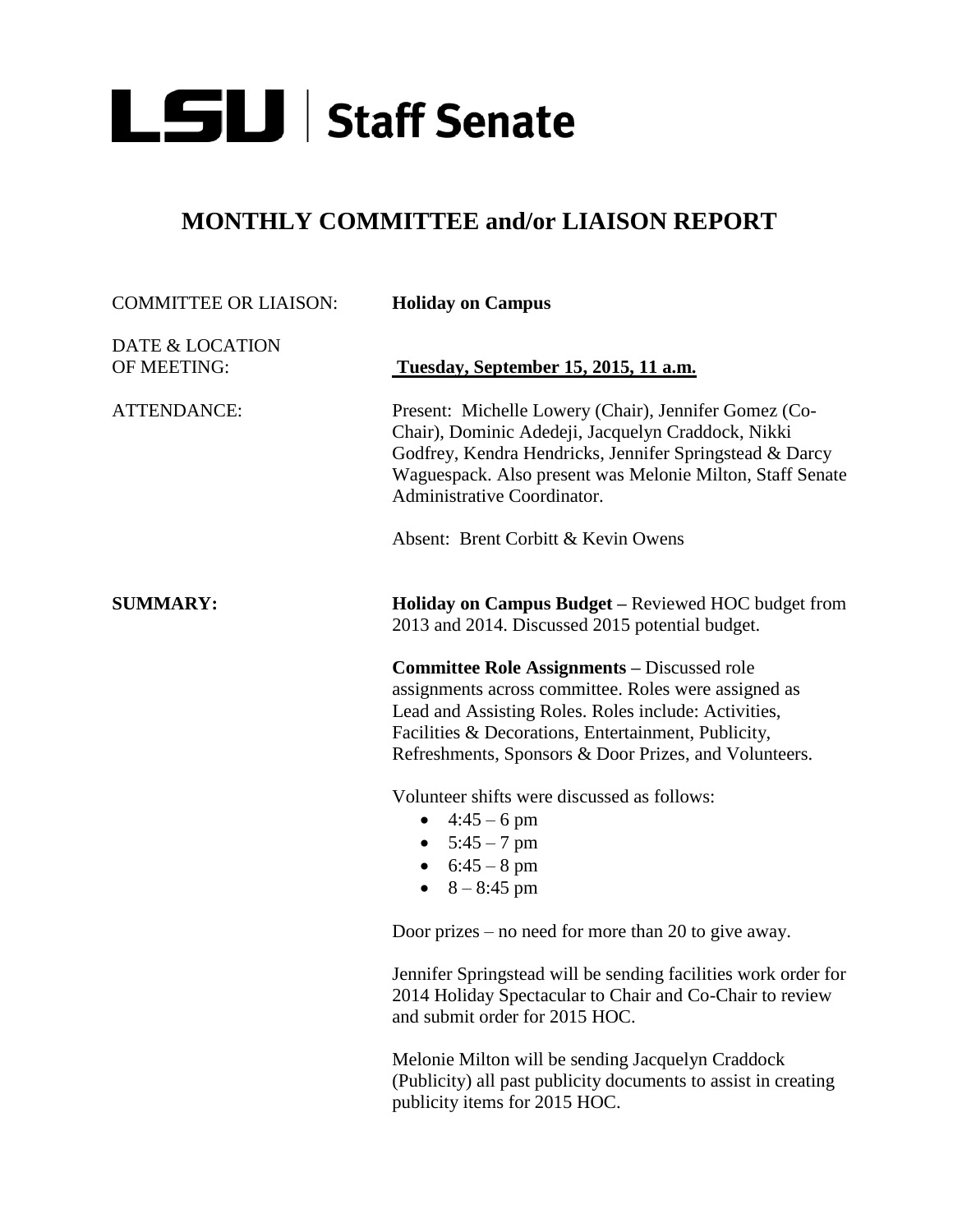**Committee Guide** – Committee reviewed and discussed the committee guide created by chair and co-chair. Committee was asked to review in detail before next meeting and submit any changes they may have to enhance the document.

**Holiday on Campus 2015** – Scheduled for Tuesday, December 1, from 6-8 p.m. in the LSU Student Union. HOC Committee members will hold time on calendars from 4:45 p.m.  $-9$  p.m. for set up, event, and clean up.

## **Group Discussion**

- *Activities*
	- o Keep map outside of gift bag.
	- o Darcy will work on a new template for Santa letter to gain parent email address.
- *Facilities and Decorations*
	- o Poinsettias will be ordered through Jennifer Springstead who will get from Ag center.
	- o Kendra will work with Jennifer on getting Poinsettias for Union in general. Union in general.
- *Entertainment*
	- o Kendra and Nikki will look at 22 Inflatables website to determine what are approved structures to use for the event.
- *Refreshments*
	- o Order for this year will mimic last year's order. Michelle will contact Coca cola to see what other non-carbonated drinks they have available (lemonade?)
	- o Refreshments lead will be responsible for coordinating welcome gift (2014 – purple and white candy stick with welcome note attached)
- o *Volunteers* 
	- o All volunteer needs will be submitted to Jennifer Springstead no later than October 15.
- o *Door prizes* 
	- o Nikki has spoken with bookstore regarding a door prize gift, originally a gift card was discussed but group asked if a football could be donated to be signed by Les Miles.
	- o Melonie will work on getting it signed.